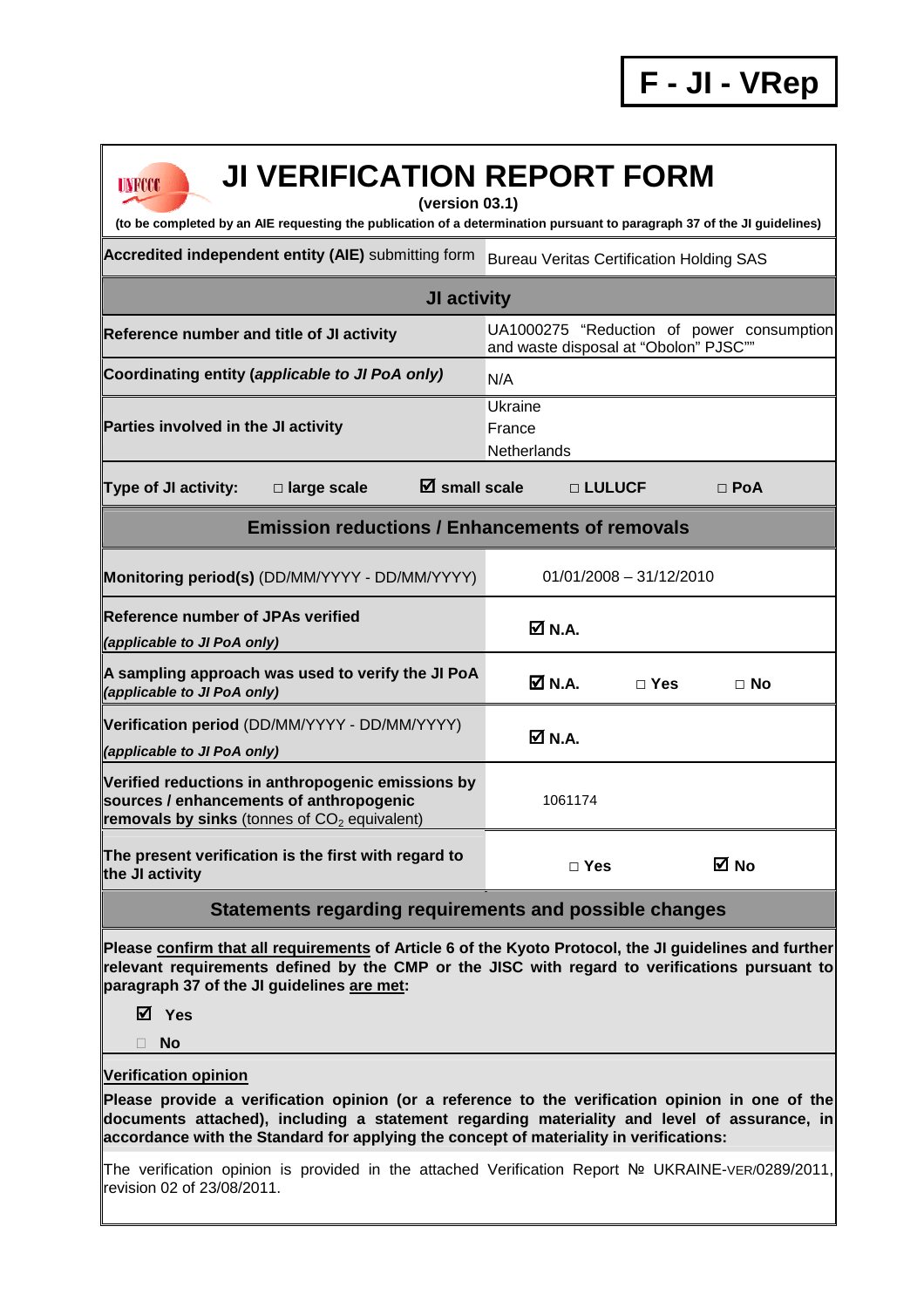| The project design was revised after the<br>determination has been deemed final                                                                                     |                                                                                                                                                                                                                                                                                                             | $\Box$ Yes |            | ⊠ No      |
|---------------------------------------------------------------------------------------------------------------------------------------------------------------------|-------------------------------------------------------------------------------------------------------------------------------------------------------------------------------------------------------------------------------------------------------------------------------------------------------------|------------|------------|-----------|
| required information)                                                                                                                                               | If yes, please list all revisions to the project design<br>and express a determination opinion (or provide a<br>reference to an attached document containing the                                                                                                                                            | ØN.A.      |            |           |
| conditions defined by paragraph 33 of the JI<br>guidelines are still met                                                                                            | If project design was revised, please confirm that                                                                                                                                                                                                                                                          | Ø N.A.     | $\Box$ Yes | $\Box$ No |
| opinion                                                                                                                                                             | If project design was revised, please confirm that<br>the changes do not alter the original determination                                                                                                                                                                                                   | Ø N.A.     | $\Box$ Yes | $\Box$ No |
|                                                                                                                                                                     | If project design was revised, please confirm that:                                                                                                                                                                                                                                                         |            |            |           |
| (a) Physical location of the project has not<br>changed                                                                                                             |                                                                                                                                                                                                                                                                                                             | M N.A.     | $\Box$ Yes | $\Box$ No |
|                                                                                                                                                                     | (b) If emission sources have changed, they are<br>reflected in an updated monitoring plan                                                                                                                                                                                                                   | Ø N.A.     | $\Box$ Yes | $\Box$ No |
| (c) Baseline scenario has not changed                                                                                                                               |                                                                                                                                                                                                                                                                                                             | Ø N.A.     | $\Box$ Yes | $\Box$ No |
| (d) Changes are consistent with JI specific                                                                                                                         | approach or CDM methodology upon which<br>the determination was prepared for the project                                                                                                                                                                                                                    | Ø N.A.     | $\Box$ Yes | ⊟ No      |
| The monitoring plan was revised                                                                                                                                     |                                                                                                                                                                                                                                                                                                             | $\Box$ Yes |            | ⊠ No      |
| If yes, please inform for which technologies and<br>was revised (applicable to JI PoA only)                                                                         | measures under each type of JPA the monitoring plan                                                                                                                                                                                                                                                         |            |            |           |
| accuracy and/or applicability of information<br>without changing conformity with the relevant<br>rules and regulations for the establishment of<br>monitoring plans | The revisions to the monitoring plan improve the<br>collected, compared to the original monitoring plan                                                                                                                                                                                                     | $\Box$ Yes | $\Box$ No  | M N.A.    |
|                                                                                                                                                                     | List of documents attached to the verification report form                                                                                                                                                                                                                                                  |            |            |           |
| ☑                                                                                                                                                                   | <b>Verification report</b>                                                                                                                                                                                                                                                                                  |            |            |           |
| ☑<br>Written approvals by the Parties involved, if applicable                                                                                                       |                                                                                                                                                                                                                                                                                                             |            |            |           |
| ☑<br><b>Other documents:</b>                                                                                                                                        |                                                                                                                                                                                                                                                                                                             |            |            |           |
| Document listing all revisions to the project design, if applicable<br>□                                                                                            |                                                                                                                                                                                                                                                                                                             |            |            |           |
| $\Box$                                                                                                                                                              | Determination that the revisions to the project design, if applicable, do not alter the<br>original determination opinion and that the conditions defined by paragraph 33 of the<br>JI guidelines are still met                                                                                             |            |            |           |
| 0                                                                                                                                                                   | <b>Revised monitoring plan</b>                                                                                                                                                                                                                                                                              |            |            |           |
| П                                                                                                                                                                   | Determination that the revisions to the monitoring plan, if applicable, improve the<br>accuracy and/or applicability of information collected, compared to the original monitoring<br>plan without changing conformity with the relevant rules and regulations for the<br>establishment of monitoring plans |            |            |           |
| □                                                                                                                                                                   | Sampling plan, if applicable (JI PoA only)                                                                                                                                                                                                                                                                  |            |            |           |
| ⊠                                                                                                                                                                   | Any other documents: Excel-file "MR_2008-2010_Obolon_v.1.xls"                                                                                                                                                                                                                                               |            |            |           |
|                                                                                                                                                                     |                                                                                                                                                                                                                                                                                                             |            |            |           |